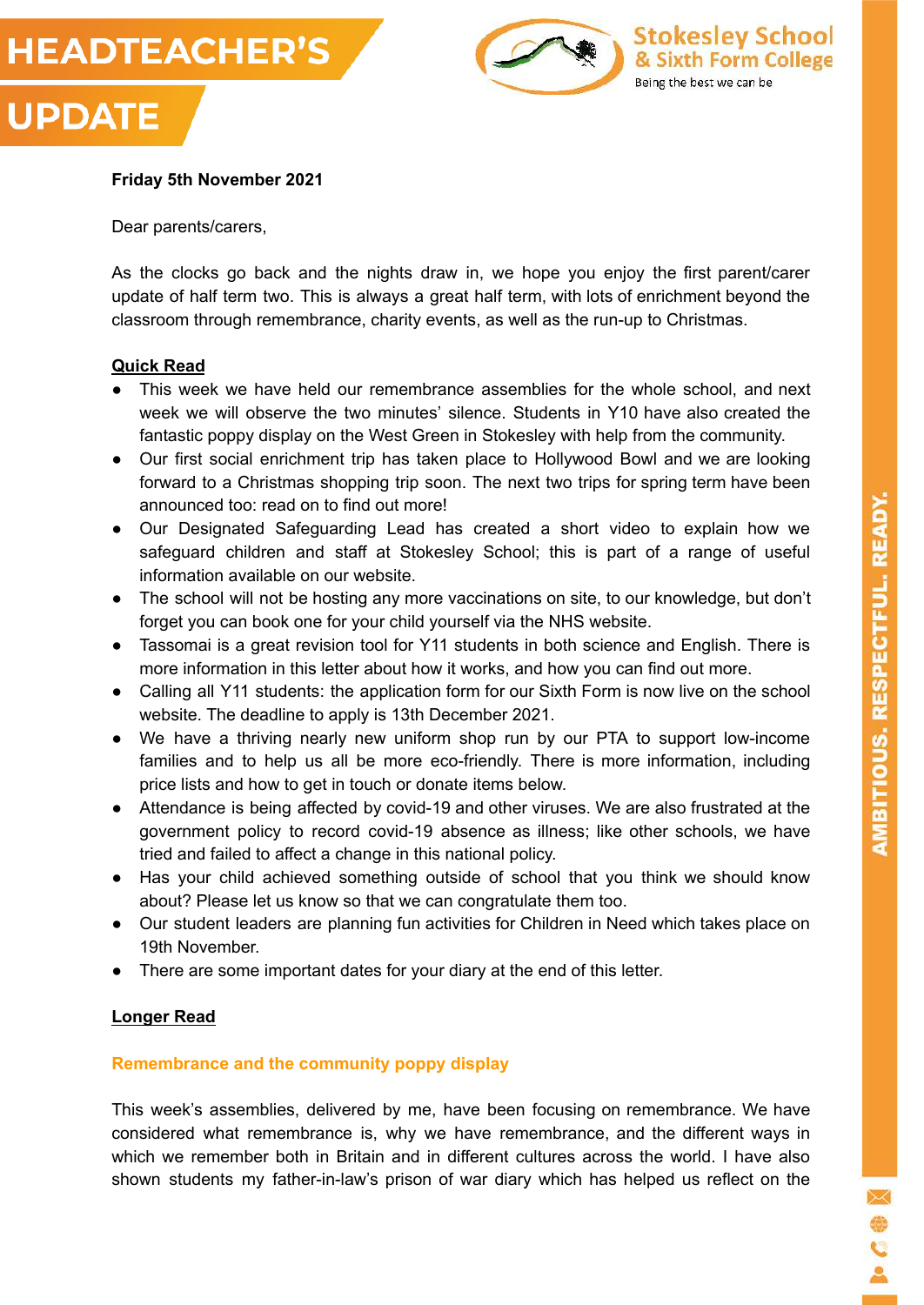# **HEADTEACHER'S**

**UPDATE** 





## importance of passing memories down through generations. The interest the students have shown both during and after the assemblies has been testament to them all. Next week, on the 11th, we will have a live broadcast into all classrooms before playing the Last Post and observing the two minutes' silence.

The Y10 Bridge students have also worked hard to prepare and install the display of knitted poppies on the West Green in Stokesley, adjacent to the Cenotaph. The group has learnt many new skills including time management and teamwork. Thanks go to members of Stokesley Fire Brigade for donating their time and equipment to tie the display to the trees. Many grateful thanks also go to the generous staff and members of the community who saw our plea for knitted poppies. The additional poppies have enabled the students to add extra sheets to enhance the display and make it even more impressive than last year. We are still in need of more knitted poppies for next year and will take them at any time!





## **Social Enrichment Trip**

Students and staff enjoyed the first social enrichment trip before the half term break at Hollywood Bowl. It was great to see the students socialising and having fun together and they were a credit to the school. We have 100 students going Christmas shopping to the Metrocentre in December and the next two trips have just been announced for next term which are theatre trips: Hairspray and School of Rock!





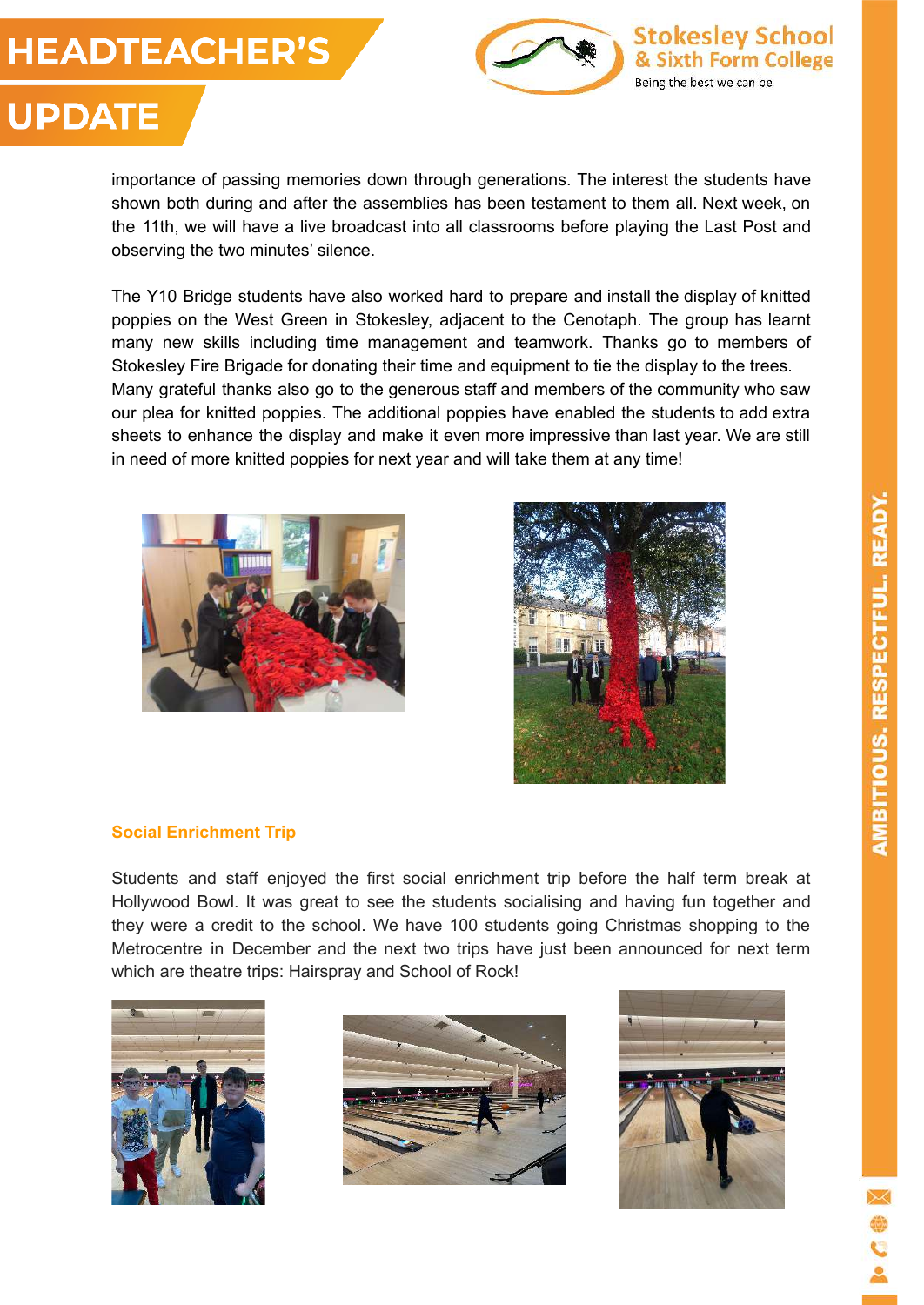



## **Safeguarding**

**UPDATE** 

Safeguarding our children and families at Stokesley School will always be a priority for us and we are aware of the pressures families are under and the challenges some may face from time to time. Mrs Myers, who is our Designated Safeguarding Lead, works closely with school staff, families, students and local partner agencies to ensure the right support is in place if and when any safeguarding issues arise.

Please [click here](https://www.stokesleyschool.org/about-us/safeguarding-prevent/) to visit the safeguarding section of the website where you can scroll down and watch a presentation about safeguarding at Stokesley School which we hope you will find useful. Alongside this, on our website, there is some other useful information including agencies that can support you and our online safety newsletters that are sent out to parents/carers each month.

As always, please get in touch with school if you have any questions or you feel we can support you in any way.

#### **Vaccinations**

The school hosted a second day of vaccinations for children on Monday. Once again, tight resources for the Childhood Immunisation Team and the late arrival of the vaccine on site meant that not all children who had provided consent received their vaccination. This is simply a reminder that there will be no more vaccinations carried out through school, but you can book your own via the NHS website [www.nhs.uk](http://www.nhs.uk) and by clicking 'Find out about covid-19 vaccination'.

#### **Tassomai for Y11 students**

Nearly all of our Y11 pupils have now paid for and have access to Tassomai, an online revision resource for science and English.

The system acts as an online tutor, helping pupils to consolidate their understanding of each topic for GCSE sciences and English. Tassomai organises students' independent revision and supports them in learning the facts they need for the exam. It analyses performance and tailors its revision programme to the individual so they can fill any gaps in their knowledge and practise for the examination papers.

We have used this programme very successfully in science for the past six years and we feel that it will be of great importance this year after all the disruption to the start of the GCSE courses. The system works best when used regularly and so we are encouraging pupils to aim to complete at least 5 out of 7 'Daily Goals' per week, each taking around 15 minutes. There will be leader boards produced each week and ambition points awarded accordingly.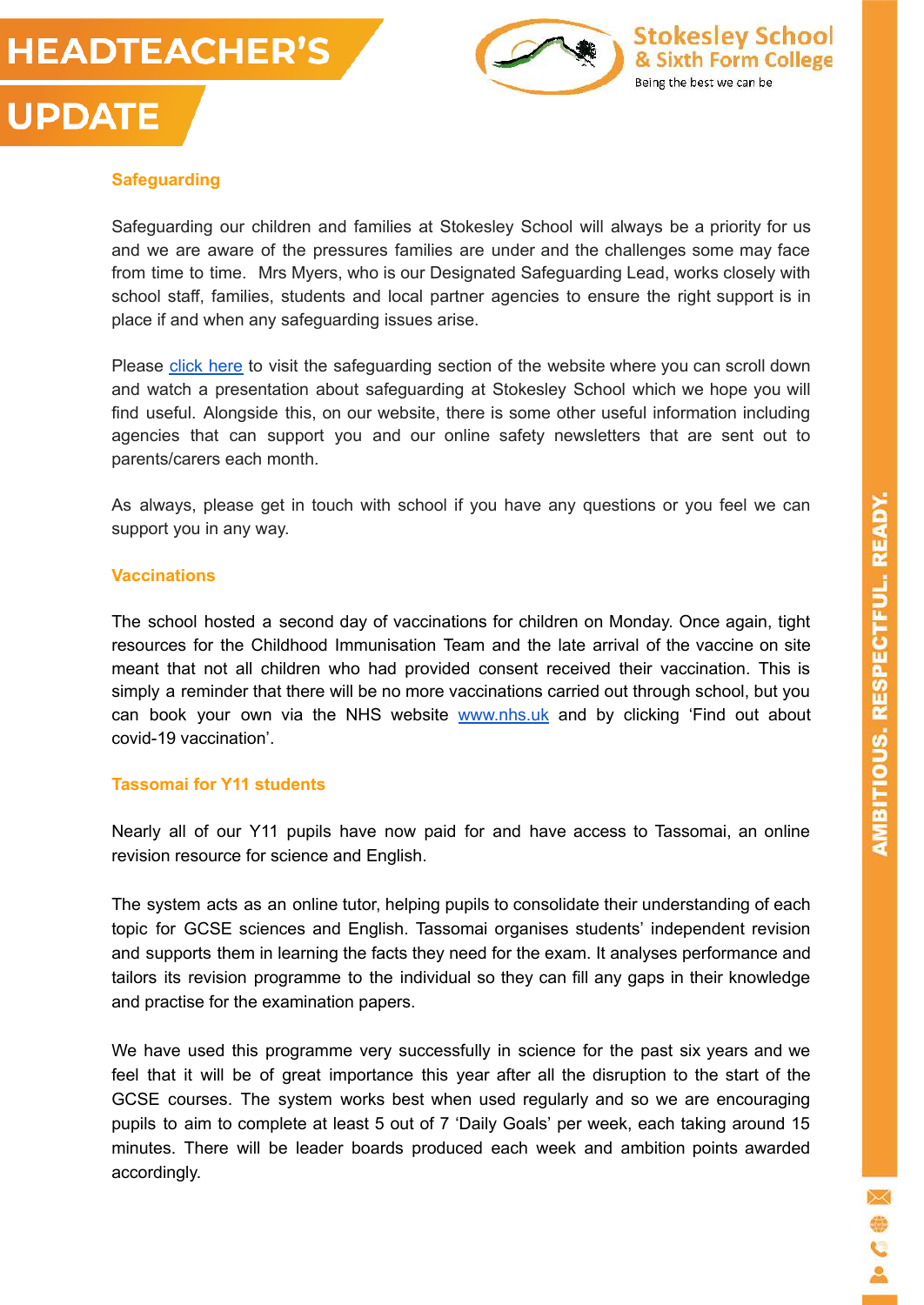



Tassomai have also produced a GCSE Survival Guide for parents drawing on their expertise as a leading edtech platform. Please find a link to the handbook here: [https://www.tassomai.com/gcse-survival-guide.](https://www.tassomai.com/gcse-survival-guide)

#### **Sixth form applications**

Following our successful sixth form open evening last month, online applications to our sixth form are now open on our school website. The page you need is the 'apply now' section of the sixth form tab, which can be accessed by following this link <https://www.stokesleyschool.org/sixth-form/apply-now/>. Students should complete the online form indicating which subjects they wish to study in order of preference (1 - 3, with reserves if needed). We are also asking for the students' latest predicted grades, this will be on their latest report which is stuck in their planners. The deadline for applications is 13th December; interviews will take place after February half term following the Y11 exam weeks. If you have any questions please email Senior Assistant Headteacher, Mr McGreal via [r.mcgreal@stokesleyschool.org.](mailto:r.mcgreal@stokesleyschool.org)

#### **Uniform Sale**

Do you know that the PTA runs a nearly new uniform shop which raises valuable funds for our school and offers parents/carers the chance to purchase items at bargain prices?

Standard Uniform Blazers £5 Trousers & Skirts £3 or pack of 2 for £5 Jumpers £3 or pack of 2 for £5 Ties £1 Old style PE Kit (excluding year 7) Long sleeve top £3 PE t-shirts £2 Shorts/long socks £1

We also have a small supply of shoes (some new), football boots and some great winter coats.

You can put in an order request via the PTA group on facebook or instagram, or alternatively you can email your request to our Education Welfare Officer, Miss Poole, at [j.poole@stokesleyschool.org](mailto:j.poole@stokesleyschool.org). We always welcome good quality donated items, just drop them into reception via your child, or in person.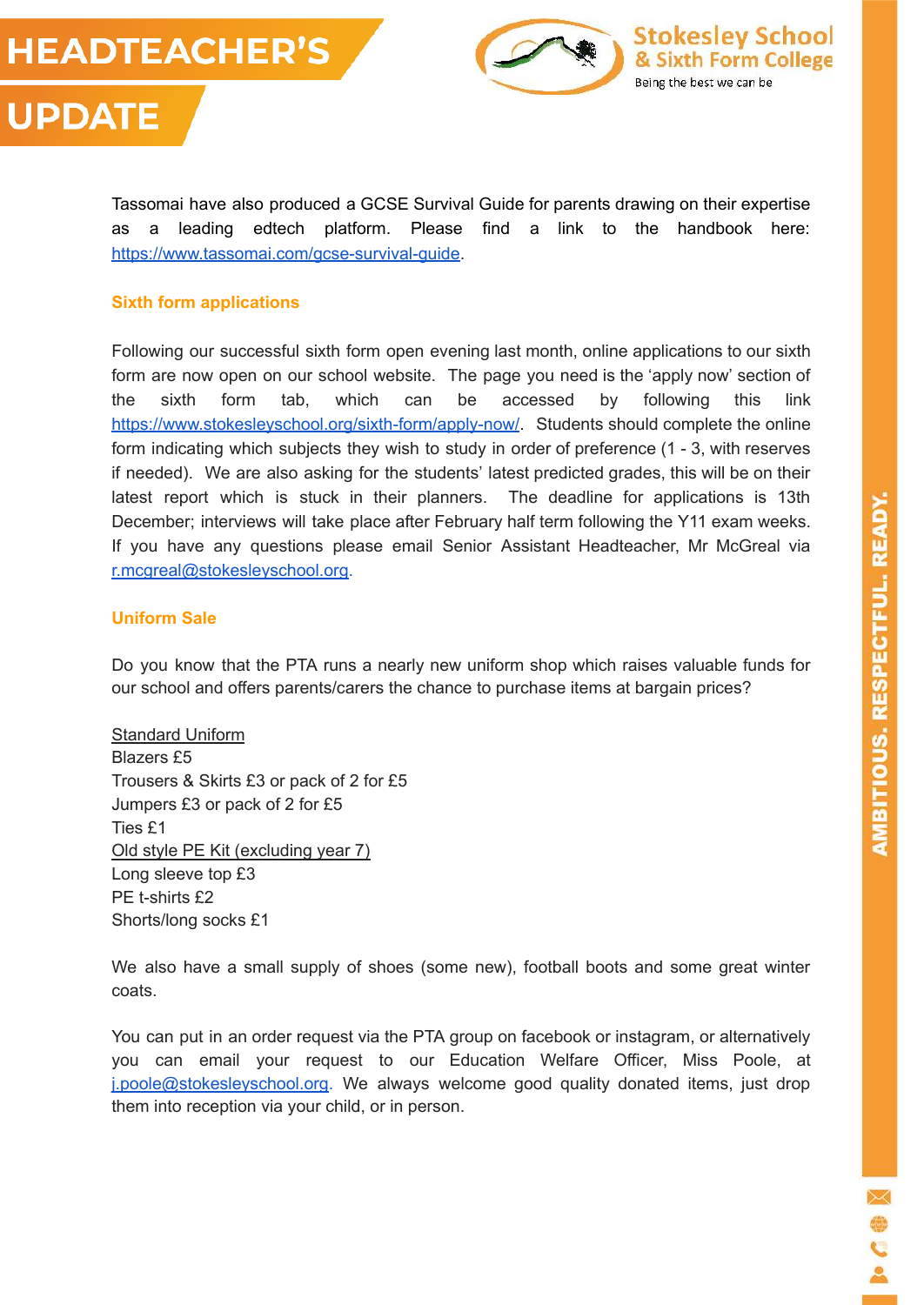



#### **Attendance**

**UPDATE** 

The first half term was a challenging one in terms of attendance: we have experienced an increase in absence and this has largely been due to students developing covid-19. We are hopeful that, as with the normal winter viruses, we are now past the spike.

We have sent a number of letters out to parents and carers this week reminding them of the link between attendance and achievement. Wherever we can, the school will support students and their families in improving attendance. Please get in touch with your child's tutor or Head of Year in the first instance if you need our assistance.

Unfortunately, the government changed absence recording procedures in the summer term. When students are absent with covid, they are recorded as an 'I' on our SIMS system, as they would be for any other illness. This means that covid absence is recorded as that, an absence. We think this is totally unfair and Mr Burns, Assistant Headteacher, wrote a letter that was passed to the Department of Education in the summer term, expressing our concerns and disappointment at the decision. Many other establishments raised concerns about this change, unfortunately it hasn't created any alteration in government policy.

On Tuesday Mrs Bailey, our Attendance Officer, wrote to the parents of 457 students to congratulate them on achieving 100% attendance during half term 1, a significant achievement in the face of a continuing covid situation and the usual autumn viruses that have affected many of us.

#### **Good news stories**

We love to hear about the successes and achievements of our students outside of school. If your child has done something worth celebrating, and we're sure many have, please let us know via [admin@stokesleyschool.org](mailto:admin@stokesleyschool.org) for the attention of Mrs Weschenfelder.

#### **Student Leadership and Children in Need 2021**

Our Head Girl and Head Boy alongside Mrs Darbyshire will address all students via assembly next week. They will be informing them about the activities which have been arranged by our student leaders to raise money for Children in Need. The events will take place on the 19th November. There will be a bake sale, a whole school quiz, the 'Walk a Mile in my Shoes' for Y7 during tutor time and the ability to purchase a range of merchandise which the student leaders are making to raise funds including yellow ruffles, earrings, clay figures and other fun artifacts. On the day, students in Y7-11 will be allowed to wear a yellow or spotty item for the day in addition to full school uniform. This could be official Pudsey merchandise or any yellow or spotty item such as a headband, hat, socks, sunglasses, hair bobble or gloves. Students in our Sixth Form will be allowed to wear any yellow or spotty t-shirt or top. We understand that the pandemic has led to financial challenges for some of our families. We welcome any size donation on the day but there is no obligation to give